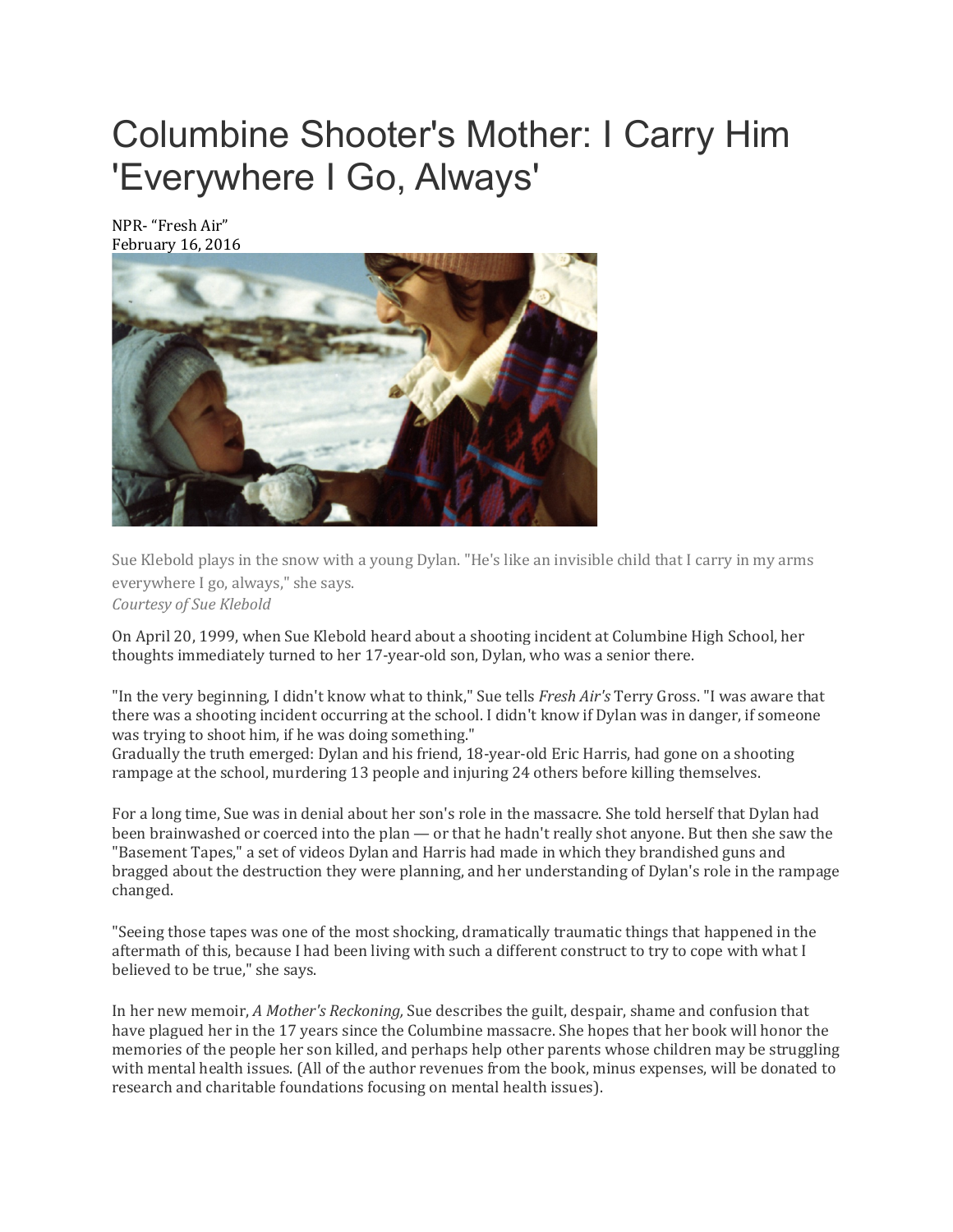As for Dylan, Sue says she wishes she had listened to him more carefully in the years preceding the shooting. She wonders what questions she could have asked that might have encouraged her son to open up about whatever he was feeling. She adds that despite everything, she has never stopped loving him. "I will love him until I breathe my last breath," she says. "He's like an invisible child that I carry in my arms everywhere I go, always."

# **Interview Highlights**

**On [realizing](https://www.npr.org/books/titles/466618848/a-mothers-reckoning-living-in-the-aftermath-of-tragedy) that one of the "Basement Tapes" had been filmed in her house**



# **A Mother's [Reckoning](https://www.npr.org/books/titles/466618848/a-mothers-reckoning-living-in-the-aftermath-of-tragedy)**

Living in the Aftermath of Tragedy *by Sue [Klebold](https://www.npr.org/books/authors/466618853/sue-klebold) and Andrew [Solomon](https://www.npr.org/books/authors/162722278/andrew-solomon)* Hardcover, 305 pages

When I saw that one of those scenes was actually shot in our home one night, and it was a night when Eric had spent the night, it was jaw-dropping. All I can tell you is I gasped out loud and I said, "That's his room!" It was just a complete shock that something could happen like that in my own home — that I didn't know the two of them had weapons and that Eric had brought weapons to our house.

We went back and thought about that evening, and we remembered when Eric spent the night and he had brought a big duffel bag in and we had just assumed it was, I don't know, perhaps a video camera or a computer — we weren't in the habit of asking guests what they were bringing over — and we had to sort of put these pieces together of what the boys had been doing that night, and it was a complete shock.

# **On how she believed Dylan to be posturing in the Basement Tapes**

What I saw in those Basement Tapes, what appeared to me to be occurring, was that he was posturing, that he was putting on some kind of a performance to prove not only to Eric but possibly to himself that he was this tough, hateful human being, who was kind of revving himself up to do this. So that was the sense I got from those tapes, and I think one of the things that was most frightening to me when I saw those tapes, was the thought that if and when these become available to the public, how the public couldn't possibly believe that the other child that I knew existed and was so different from the one on the tape. I knew that trying to illustrate that would be impossible, if they had seen this image of this hate-filled person.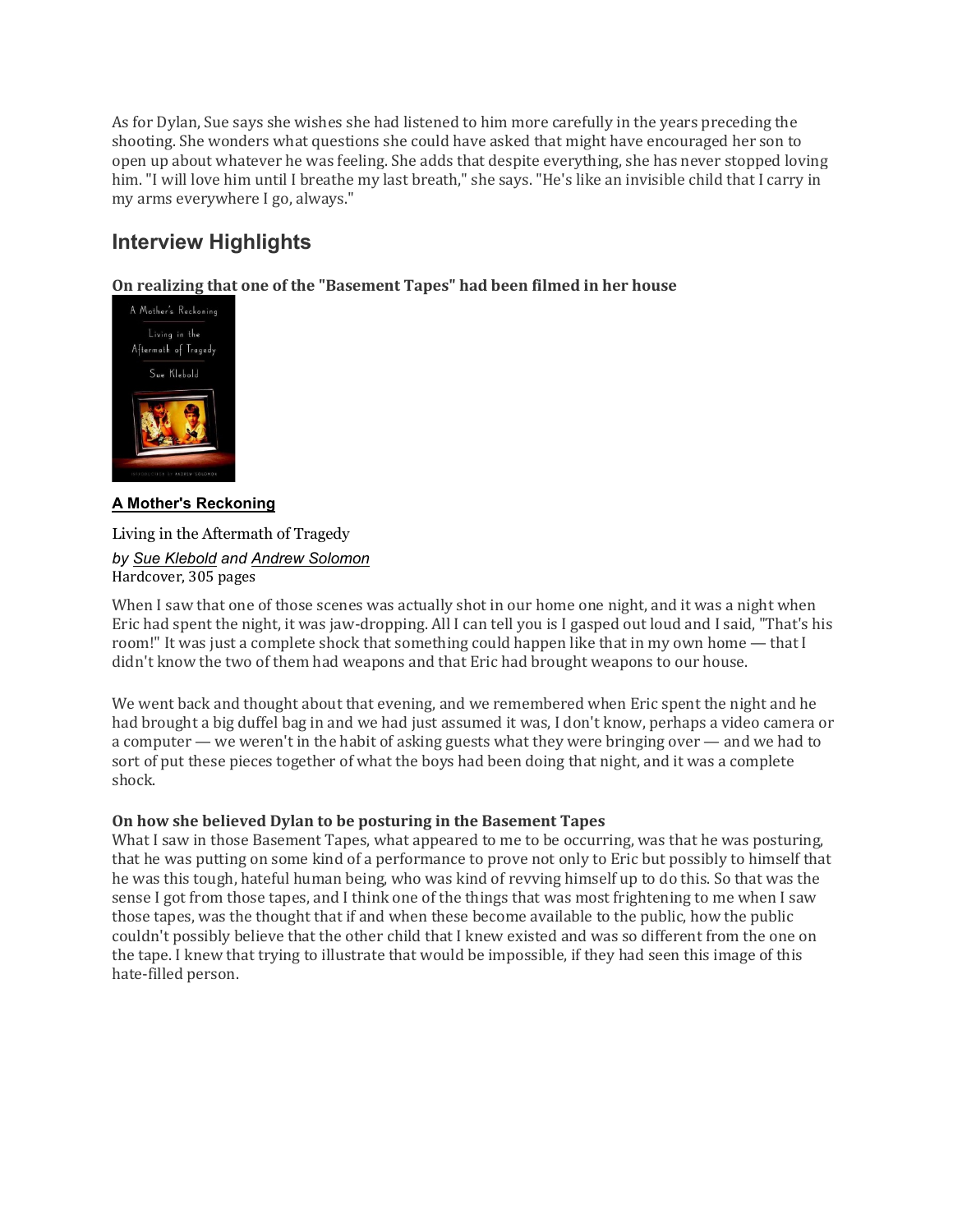

Sue Klebold has spent the past 15 years working on issues related to suicide and violence prevention. *Crown*

## **On why she advocated for the destruction of the Basement Tapes**

I advocated for their destruction because there is a great deal of research to show that making these available to the public is dangerous — that vulnerable kids will look at these and copy these and use what happened at Columbine as a benchmark for other events such as this. So there is certainly a lot of documentation to support that making them public is a very poor and very risky idea.

I had an additional reason as well as that ... I knew that if people believed that someone who was going to do something as heinous as Dylan did, acted openly as Dylan did in that tape, they would develop a false sense of security to be able to say, "My loved one doesn't act like that, therefore I am safe. My loved one is not at risk." And I think for me, that was one of the most dangerous things about these tapes is to realize, this was not his [affectation] on a daily level, this was the two of them acting, doing theater, doing a performance, in front of a videotape, and it would be very deceptive to release that kind of information and have people expect to see behavior like that when someone was very disturbed, because that is not the truth.

# **On if she considered whether the Dylan in the tapes was the real Dylan**

His writings tell a different story. His writings show that he was someone who was very focused on love, he was very focused on a sense of conscience, he had a secret crush on an unidentified female at his school, and his writings do not reveal the level of irrational anger that the tapes revealed. And also, the fact that I had known him, of course, all of his life and known him to be a gentle and a loving person, so from everything I have been able to learn about this, from every piece of evidence I can find, it was the behavior on the tapes that was the aberration, and it was something that he was doing, in many ways, I believe, to prepare himself to do what he was about to do.

### **On Dylan's suicidal thoughts**

When I refer to Dylan's suicidal thoughts and his behavior, I want to make it very clear that I am not trying to discount the fact that he also committed murder. I perfectly am aware, always, every minute, of the lives that he took and the lives that he ruined, but murder-suicide, which is what this event was, is one manifestation of suicide. It is what can happen with a suicide. It is generally now believed more and more to be motivated by the same things that motivate a suicide rather than a homicide.

So I have done a lot of research on suicide and tried to understand Dylan's thinking. Yes, in his writings, a full two years before he died, he is talking about being in agony, being in pain, about his thoughts, wanting to end them. He writes about wishing he had a gun. He even wrote about cutting himself at one